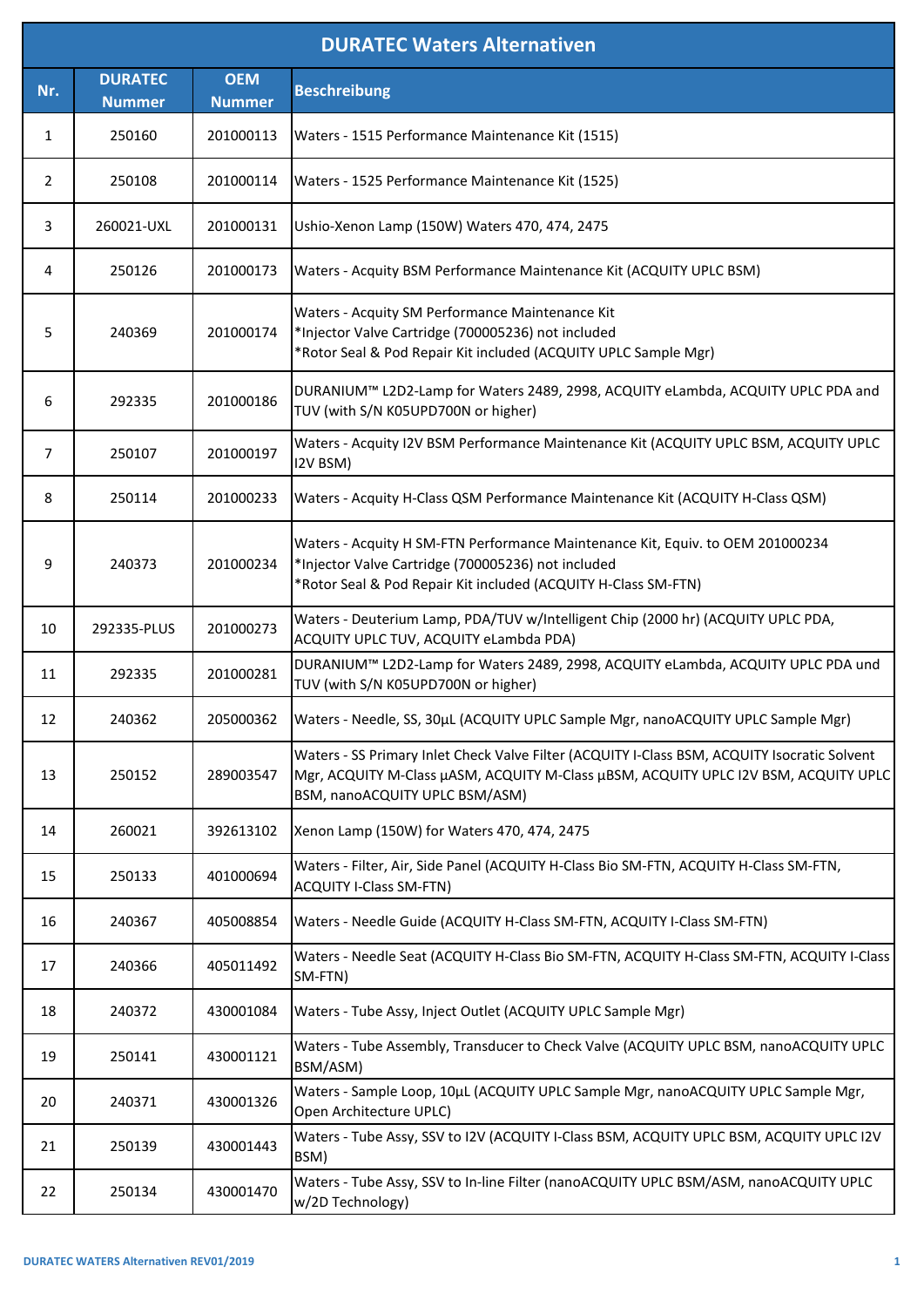| Nr. | <b>DURATEC</b> | <b>OEM</b>    | <b>Beschreibung</b>                                                                                                                                                                                                                                             |
|-----|----------------|---------------|-----------------------------------------------------------------------------------------------------------------------------------------------------------------------------------------------------------------------------------------------------------------|
|     | <b>Nummer</b>  | <b>Nummer</b> |                                                                                                                                                                                                                                                                 |
| 23  | 250155         | 430001486     | Waters - Tube Assy, System Outlet, SDS (ACQUITY UPLC BSM, Open Architecture UPLC, UPLC<br>w/Online SPE Technology)                                                                                                                                              |
| 24  | 250136         | 430001773     | Waters - Tube Assy, Transducer to Check Valve, I2V (ACQUITY I-Class BSM, ACQUITY UPLC<br>BSM, ACQUITY UPLC I2V BSM)                                                                                                                                             |
| 25  | 250127         | 430002357     | Waters - Tube Assembly, Transducer to Check Valve (ACQUITY H-Class QSM, ACQUITY Isocratic<br>Solvent Mgr, ACQUITY M-Class µASM, ACQUITY M-Class µBSM)                                                                                                           |
| 26  | 250153         | 430002452     | Waters - Tubing, Pump Outlet, GP (ACQUITY H-Class)                                                                                                                                                                                                              |
| 27  | 240036         | 700000253     | Waters - Cartridge Check Valve System Kit (510, 515, 525, 600, 610, 1515, 1525, 2690, 2690D,<br>2695, 2695D, 2795, Alliance)                                                                                                                                    |
| 28  | 292148         | 700000356     | DURANIUM L2D2-Lamp Waters 486, LC1                                                                                                                                                                                                                              |
| 29  | 240037         | 700001108     | Waters - Cartridge Check Valve Housing, 2/pk (510, 515, 525, 600, 610, 1515, 1525)                                                                                                                                                                              |
| 30  | 240034         | 700001229     | Waters - Waste Valve, V3 (2 Way Solenoid Valve) (2690, 2690D, 2695, 2695D, Alliance)                                                                                                                                                                            |
| 31  | 240361         | 700001247     | Waters - Performance Autosampler Needle (717, 717 Plus, 2690, 2690D, 2695, 2695D,<br>Alliance)                                                                                                                                                                  |
| 32  | 240363         | 700001318     | Waters - Needle Wash Frit, 5/pk (2690, 2690D, 2695, 2695D, 2795, Alliance)                                                                                                                                                                                      |
| 33  | 240030         | 700002332     | Waters - Cartridge Check Valve Housing, 2/pk (2690, 2690D, 2695, 2695D, 2790, 2795, 2796,<br>Alliance)                                                                                                                                                          |
| 34  | 240032         | 700002399     | Waters - Check Valve Cartridge, Ceramic Ball & Seat, 2/pk (510, 515, 600, 610, 1515, 1525,<br>2690, 2690D, 2695, 2695D, 2795, Alliance)                                                                                                                         |
| 35  | 270093         | 700002569     | Waters - 2.5mL Wash Syringe (ACQUITY UPLC Sample Mgr, nanoAcquity UPLC Sample Mgr)                                                                                                                                                                              |
| 36  | 270094         | 700002570     | Waters - 100µL Sample Metering Syringe, HP (ACQUITY H-Class Bio SM-FTN, ACQUITY H-Class<br>SM-FTN, ACQUITY I-Class SM-FL, ACQUITY I-Class SM-FTN, ACQUITY M-Class µSM-FL, ACQUITY<br>UPC2 SM-FL, ACQUITY UPLC Sample Mgr, nanoACQUITY UPLC Sample Mgr)          |
| 37  | 240365         | 700002572     | Waters - Needle Seal O-Ring, 002 Kalrez (ACQUITY UPLC Sample Mgr, nanoACQUITY UPLC<br>Sample Mgr)                                                                                                                                                               |
| 38  | 240035         | 700002596     | Waters - UPLC Primary Check Valve Assy, 2/pk (ACQUITY I-Class BSM, ACQUITY UPLC BSM,<br>nanoACQUITY UPLC BSM/ASM)                                                                                                                                               |
| 39  | 230186         | 700002598     | Waters - Wash Seal, 2/pk (ACQUITY H-Class QSM, ACQUITY UPLC I2V BSM, ACQUITY UPLC<br>BSM, nanoACQUITY UPLC BSM/ASM)                                                                                                                                             |
| 40  | 230188         | 700002599     | Waters - Head Plunger Seal, 2/pk (ACQUITY H-Class QSM, ACQUITY UPLC I2V BSM, ACQUITY<br>UPLC BSM, nanoACQUITY UPLC BSM/ASM)                                                                                                                                     |
| 41  | 210101         | 700002600     | Waters - Plunger, 2/pk (ACQUITY H-Class Bio QSM, ACQUITY H-Class QSM, ACQUITY I-Class<br>BSM, ACQUITY Isocratic Solvent Mgr, ACQUITY M-Class µASM, ACQUITY M-Class µBSM,<br>ACQUITY UPLC I2V BSM, ACQUITY UPLC BSM, nanoACQUITY UPLC BSM/ASM)                   |
| 42  | 250161         | 700002634     | Waters - 1/4" Short Comp. Screw (Gold-Plated), 10/pk (ACQUITY H-Class Bio QSM, ACQUITY H-<br>Class Bio SM-FTN, ACQUITY I-Class BSM, ACQUITY UPLC BSM, Open Architecture UPLC,<br>nanoACQUITY UPLC Sample Mgr)                                                   |
| 43  | 250113         | 700002635     | Waters - Ferrule Set, 1/16" ID, Two-Piece, 10/pk (ACQUITY CM-30S, ACQUITY H-Class Bio QSM,<br>ACQUITY H-Class QSM, ACQUITY H-Class Bio SM-FTN, ACQUITY I-Class BSM, ACQUITY UPLC<br>BSM, Open Architecture UPLC, nanoACQUITY HDX Mgr, nanoACQUITY UPLC BSM/ASM) |
| 44  | 240368         | 700002644     | Waters - Needle Assembly, PEEK™ (ACQUITY UPLC Sample Mgr)                                                                                                                                                                                                       |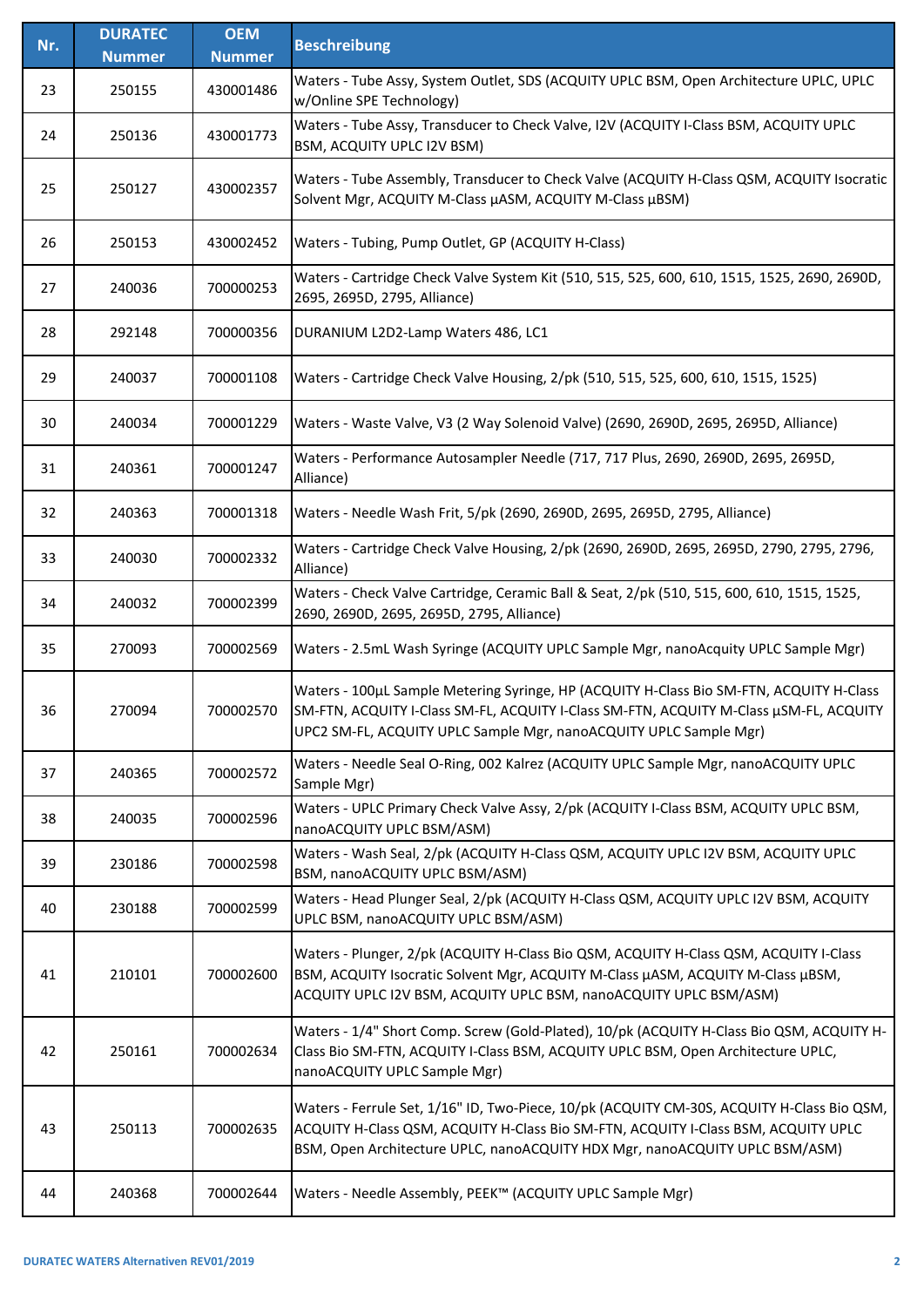| Nr. | <b>DURATEC</b> | <b>OEM</b>    | <b>Beschreibung</b>                                                                                                                                                                                                             |
|-----|----------------|---------------|---------------------------------------------------------------------------------------------------------------------------------------------------------------------------------------------------------------------------------|
|     | <b>Nummer</b>  | <b>Nummer</b> |                                                                                                                                                                                                                                 |
| 45  | 250105         | 700002645     | Waters - Screw, Comp., 10-32, 304SS, (Gold-Plated), 10/pk (ACQUITY H-Class Bio QSM,<br>ACQUITY I-Class BSM, ACQUITY UPLC BSM, Open Architecture UPLC, nanoACQUITY UPLC<br>BSM/ASM)                                              |
| 46  | 240374         | 700002765     | Waters - Rotor Seal & Pod Repair Kit, Vespel, 3-Groove for Acquity Everflow Injector<br>Pod/Cartridge (700002765) (ACQUITY UPLC Sample Mgr)                                                                                     |
| 47  | 240370         | 700002791     | Waters - Seal Pack Assembly Kit (2690, 2690D, 2695, 2695D, Alliance)                                                                                                                                                            |
| 48  | 250119         | 700002911     | Waters - 50µL Std. Zirconia Mixer (ACQUITY UPLC I2V BSM, ACQUITY UPLC BSM)                                                                                                                                                      |
| 49  | 250115         | 700002912     | Waters - SS Primary Inlet Check Valve Filter Kit, 2/pk (ACQUITY I-Class BSM, ACQUITY Isocratic<br>Solvent Mgr, ACQUITY M-Class µASM, ACQUITY M-Class µBSM, ACQUITY UPLC I2V BSM,<br>ACQUITY UPLC BSM, nanoACQUITY UPLC BSM/ASM) |
| 50  | 250109         | 700002913     | Waters - SS Filter Frit Replacement Cartridge, 2/pk (ACQUITY I-Class BSM, ACQUITY UPLC BSM)                                                                                                                                     |
| 51  | 240024         | 700002968     | Waters - UPLC Check Valve, Double Ball & Seat, 2/pk (ACQUITY H-Class Bio QSM, ACQUITY I-<br>Class BSM, ACQUITY UPLC I2V BSM, ACQUITY UPLC BSM, nanoACQUITY UPLC BSM/ASM)                                                        |
| 52  | 250122         | 700003114     | Waters - PEEK™ Ferrule, 1/16", 10/pk (ACQUITY UPLC High Temperature Column Heater,<br>ACQUITY UPLC Column Heater Module, ACQUITY UPLC Column Heater/Cooler, ACQUITY UPLC<br>Column Manager)                                     |
| 53  | 240028         | 700003563     | Waters - Cartridge, Intelligent Valve, 2/pk (ACQUITY I-Class BSM, ACQUITY UPLC I2V BSM)                                                                                                                                         |
| 54  | 250120         | 700003616     | Waters - Solvent Bottle Filter, 7/pk (ACQUITY I-Class BSM, ACQUITY I-Class SM-FTN, ACQUITY<br>UPLC I2V BSM, ACQUITY UPLC BSM)                                                                                                   |
| 55  | 250159         | 700004073     | Waters - Alliance Solvent Manager Performance Maintenance Kit (2690, 2690D, 2695, 2695D,<br>Alliance)                                                                                                                           |
| 56  | 250148         | 700005119     | Waters - Mixer Assembly, 100µL (ACQUITY H-Class QSM)                                                                                                                                                                            |
| 57  | 240027         | 700005164     | Waters - Check Valve, Double Ball & Seat (ACQUITY H-Class QSM)                                                                                                                                                                  |
| 58  | 240029         | 700005165     | Waters - Cartridge, Intelligent Valve (ACQUITY H-Class QSM)                                                                                                                                                                     |
| 59  | 250112         | 700005167     | Waters - Filter, Air, Door (ACQUITY H-Class Bio QSM, ACQUITY H-Class QSM)                                                                                                                                                       |
| 60  | 250110         | 700005173     | Waters - Filter, GPV, 4/pk (ACQUITY H-Class QSM)                                                                                                                                                                                |
| 61  | 240364         | 700005215     | Waters - Sample Needle Kit, 15µL (ACQUITY H-Class SM-FTN)                                                                                                                                                                       |
| 62  | 250129         | 700005234     | Waters - Seal Extension Tube (ACQUITY H-Class SM-FTN)                                                                                                                                                                           |
| 63  | 292336-PLUS    | 700005269     | Waters - Deuterium Lamp, High Brightness w/Intelligent Chip (2000 hr) (ACQUITY UPLC PDA,<br>ACQUITY UPLC TUV, ACQUITY UPC2 PDA)                                                                                                 |
| 64  | 192334         | WAS081142     | Deuterium-Lamp for Waters Alliance 2487, 2488                                                                                                                                                                                   |
| 65  | 292334         | WAS081142     | DURANIUM™ L2D2-Lamp for Waters 2487, 2488, Acquity TUV, UPLC TUV                                                                                                                                                                |
| 66  | 250091         | WAS081341     | Waters - Lamp Housing Window Assembly (2487, 2488)                                                                                                                                                                              |
| 67  | 220201         | WAS207069     | Sapphire Plunger for Waters 515, 1515, 1525                                                                                                                                                                                     |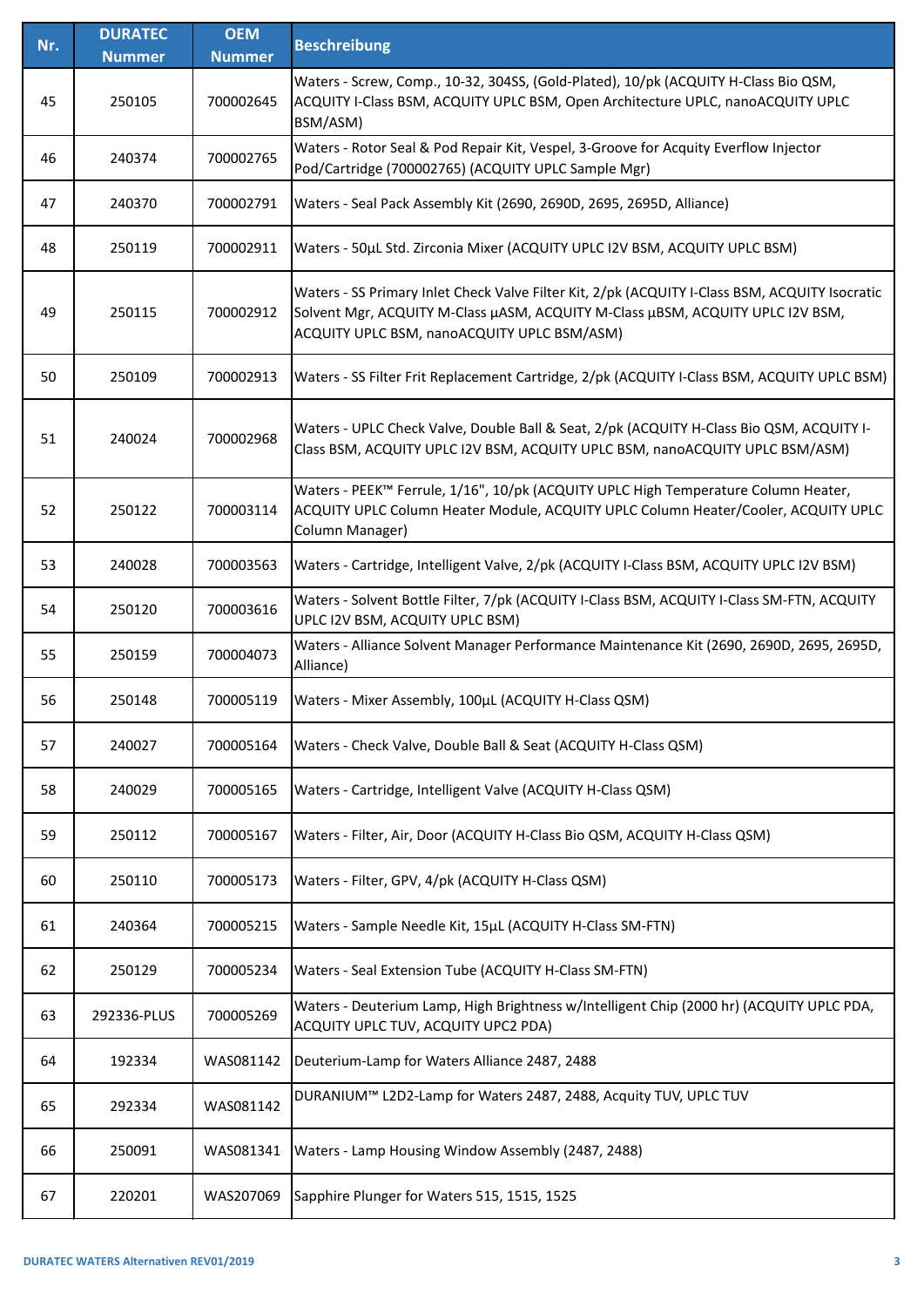| Nr. | <b>DURATEC</b> | <b>OEM</b>    | <b>Beschreibung</b>                                                                                                                                                                                                                        |
|-----|----------------|---------------|--------------------------------------------------------------------------------------------------------------------------------------------------------------------------------------------------------------------------------------------|
|     | <b>Nummer</b>  | <b>Nummer</b> |                                                                                                                                                                                                                                            |
| 68  | 250092         | WAT005063     | Waters - Ferrule, 1/16", SS, 10/pk (2690, 2690D, 2695, 2695D, Alliance)                                                                                                                                                                    |
| 69  | 39-24-01291    | WAT005063     | Waters Type SS Ferrule for 1/16" OD Tubing                                                                                                                                                                                                 |
| 70  | 250123         | WAT005070     | Waters - Compression Screw, 1/16", SS, 10/pk (717, 2690, 2690D, 2695, 2695D, 2790, 2795,<br>Alliance)                                                                                                                                      |
| 71  | 39-24-01090    | WAT005070     | Waters Type Compression Screw for 1/16" OD Tubing                                                                                                                                                                                          |
| 72  | 250144         | WAT005081     | Waters - Oil Seal (510, 515, 590, 600, 626, 1515, 1515 Micro, 1525, 1525EF)                                                                                                                                                                |
| 73  | 250138         | WAT005139     | Waters - 2µm Precolumn Filter Insert, 5/pk (717, 717 Plus, 2690, 2690D, 2695, 2695D, 2790,<br>2795, 2796, Alliance)                                                                                                                        |
| 74  | 250128         | WAT007272     | Waters - Sparge Diffuser (515, 600, 610, 626, 2690, 2690D, 2695, 2695D, 2790, 2795, 2796,<br>Alliance)                                                                                                                                     |
| 75  | 250147         | WAT010106     | Waters - Inlet Tube Assembly w/Ball & Seat (510)                                                                                                                                                                                           |
| 76  | 250125         | WAT011042     | Waters - Plunger Insertion Tool (510, 515, 590, 600, 610, 1515, 1525)                                                                                                                                                                      |
| 77  | 39-24-01290    | WAT021817     | Waters Type PEEK Ferrule for 1/16" OD Tubing                                                                                                                                                                                               |
| 78  | 230124         | WAT022934     | Plunger Seal 1/8", UPC white for Waters M45(G), M501, 510, 515, 590, 600, 6000(A)                                                                                                                                                          |
| 79  | 230189         | WAT022934     | Waters - Plunger Seal (510, 515, 600, 610, 1515, 1525)                                                                                                                                                                                     |
| 80  | 39-36-01305    | WAT022934     | OPTI-SEAL UHMW-PE Plunger Seal, Waters 100 µL Head [M45/45G, M501, 510, 590, 600/600E,<br>610, 6K/6KA, 515, 1515, 1525]                                                                                                                    |
| 81  | 39-36-01306    | WAT022934     | OPTI-SEAL UHMW-PE Plunger Seal, Waters 100 µL Head [M45/45G, M501, 510, 590, 600/600E,<br>610, 6K/6KA, 515, 1515, 1525], 10/Pk                                                                                                             |
| 82  | 230192         | WAT022946     | Waters - Plunger Seals, 4/pk (510, 515, 590, 600, 610, 1515, 1525)                                                                                                                                                                         |
| 83  | 39-36-01305    | WAT022946     | OPTI-SEAL UHMW-PE Plunger Seal, Waters 100 µL Head [M45/45G, M501, 510, 590, 600/600E,<br>610, 6K/6KA, 515, 1515, 1525]                                                                                                                    |
| 84  | 39-36-01306    | WAT022946     | OPTI-SEAL UHMW-PE Plunger Seal, Waters 100 µL Head [M45/45G, M501, 510, 590, 600/600E,<br>610, 6K/6KA, 515, 1515, 1525], 10/Pk                                                                                                             |
| 85  | 240022         | WAT024120     | Waters - PEEK™ Check Valve Cartridge (625, 626)                                                                                                                                                                                            |
| 86  | 39-49-01909    | WAT024120     | OPTI-MAX Outlet Cartridge Check Valve, 1/16" Ruby Ball/Sapphire Seat, PEEK Cartridge,<br>Waters 625/626 Biocompatible                                                                                                                      |
| 87  | 240023         | WAT024960     | Waters - Check Valve Cartridge (616)                                                                                                                                                                                                       |
| 88  | 240033         | WAT025028     | Waters - Outlet Check Valve Assembly - Actuator Style (510, 590, 600)                                                                                                                                                                      |
| 89  | 39-56-01256    | WAT025216     | OPTI-MAX Outlet Cartridge Check Valve, 1/8" Ceramic Ball & Seat, SS Cartridge, Waters 100 µL<br>Head [M45/45G, M501, 510, 590, 600/600E, 610, 6K/6KA] & 225 µL Head (#3) [510, 590,<br>600/600E, 610. 650, 6K/6KA], Waters 515, 1515, 1525 |
| 90  | 250150         | WAT025531     | Waters - Solvent Reservoir Filter, 10um (600, 610, 510, 515, 1515, 1525, 1525EF, 1525 Micro,<br>2535, 2545, 2555, 2690, 2690D, 2695, 2695D, 2700, Acquity, Acquity UPLC BSM, Alliance)                                                     |
| 91  | 250132         | WAT025559     | Waters - Priming Syringe Needle (510, 515, 590, 600, 610, 1515, 1525, 1525 Micro, 1525EF)                                                                                                                                                  |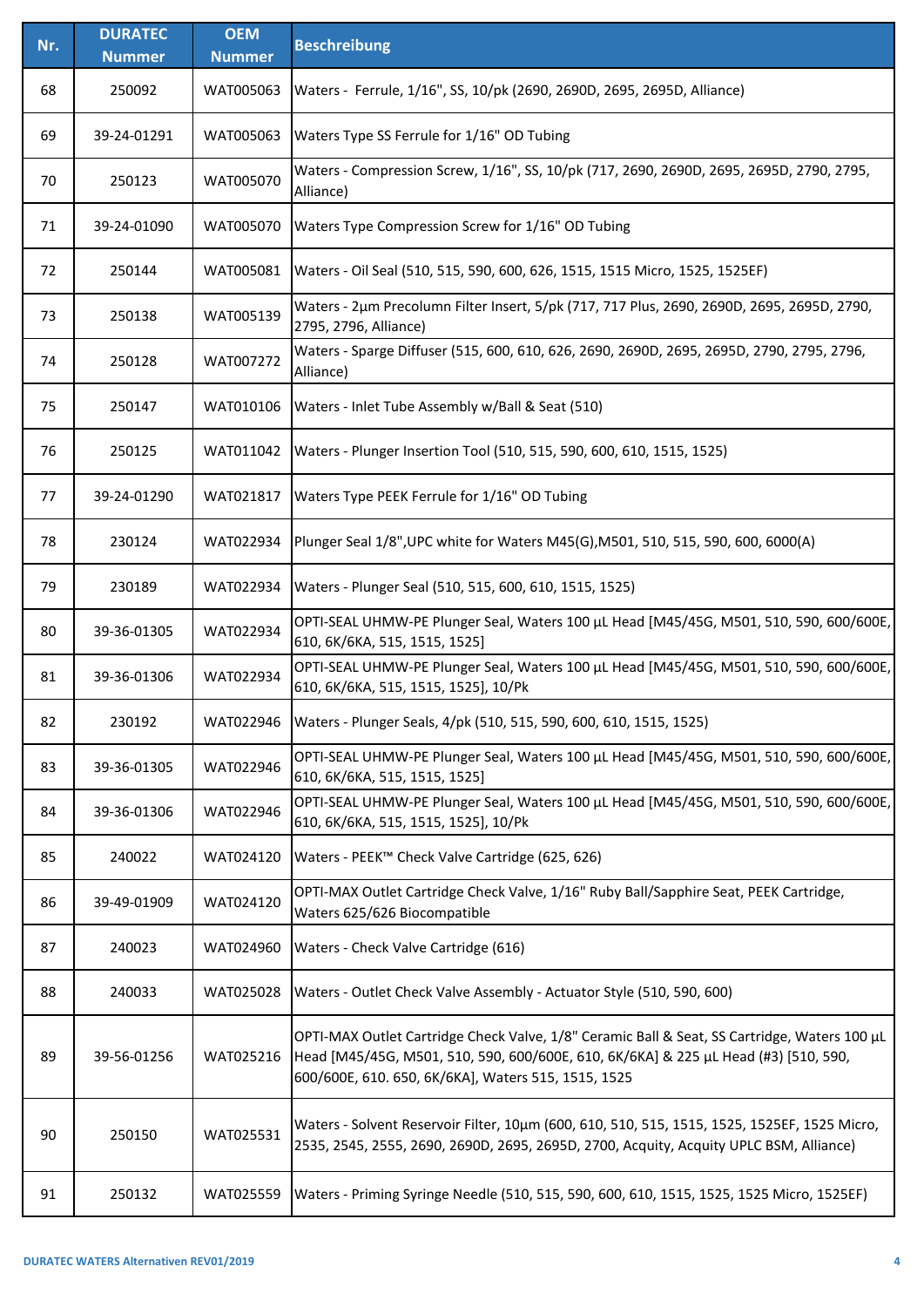| Nr. | <b>DURATEC</b> | <b>OEM</b>    | <b>Beschreibung</b>                                                                                                          |
|-----|----------------|---------------|------------------------------------------------------------------------------------------------------------------------------|
|     | <b>Nummer</b>  | <b>Nummer</b> |                                                                                                                              |
| 92  | 250093         | WAT025604     | Waters - Compression Screws & Ferrules, 1/16", SS, 5/pk (717, 2690, 2690D, 2695, 2695D,<br>2790, 2795, Alliance)             |
| 93  | 39-36-01208    | WAT025638     | ITB PTFE Plunger Seal, Red, Waters 100 µL Head [M45/45G, M501, 510, 590, 600/600E, 610,<br>6K/6KA]                           |
| 94  | 39-36-01210    | WAT025638     | ITB PTFE Plunger Seal, Red, Waters 100 µL Head [M45/45G, M501, 510, 590, 600/600E, 610,<br>6K/6KA], 10/Pk                    |
| 95  | 220191         | WAT025656     | Sapphire Plunger for Waters Modell 510, 590, 600 (100µl), 600E (100µl), 610 (100µl), 6000(A),<br>LC Module 1                 |
| 96  | 39-34-01188    | WAT025656     | Plunger, Waters 510, 590, 600/600E, 610, 6K/6KA                                                                              |
| 97  | 250142         | WAT025746     | Waters - Reference Valve Rebuild Kit (1515, 1525, 1525 Micro, 1525EF)                                                        |
| 98  | 240025         | WAT026014     | Waters - Ball & Seat Outlet Check Valve Rebuild Kit (rebuilds 2 valves) (510, 515, 600, 610,<br>1525EF)                      |
| 99  | 240031         | WAT026016     | Waters - Outlet Check Valve Rebuild Kit - Actuator Style (rebuilds 2 valves) (510)                                           |
| 100 | 230111         | WAT026613     | Plunger Seal 1/8", GFP black, for Waters M45(G), M501, 510, 515, 590, 600(E), 6000(A)                                        |
| 101 | 39-36-01206    | WAT026613     | ITB PTFE Plunger Seal, Black, Waters 100 µL Head [M45/45G, M501, 510, 590, 600/600E, 610,<br>6K/6KA, 515, 1515, 1525]        |
| 102 | 39-36-01207    | WAT026613     | ITB PTFE Plunger Seal, Black, Waters 100 µL Head [M45/45G, M501, 510, 590, 600/600E, 610,<br>6K/6KA, 515, 1515, 1525], 10/Pk |
| 103 | 230121         | WAT026644     | Plunger Seal, GC grey for Waters 590EF 600, 600E, "Extended Flow" Version                                                    |
| 104 | 39-36-01214    | WAT026644     | ITB PTFE Plunger Seal, Waters 225 µL Head (#3) [510, 590, 600/600E, 610, 650, 6K/6KA]                                        |
| 105 | 39-36-01215    | WAT026644     | ITB PTFE Plunger Seal, Waters 225 µL Head (#3)[510, 590, 600/600E, 610, 650, 6K/6KA], 10/Pk                                  |
| 106 | 39-36-01216    | WAT026644     | OPTI-SEAL UHMW-PE Plunger Seal, Waters 225 µL Head (#3)[510, 590, 600/600E, 610, 650,<br>6K/6KA]                             |
| 107 | 39-36-01217    | WAT026644     | OPTI-SEAL UHMW-PE Plunger Seal, Waters 225 µL Head (#3) [510, 590, 600/600E, 610, 650,<br>6K/6KA], 10/Pk                     |
| 108 | 39-36-02124    | WAT026644     | OPTI-SEAL UHMW-PE Plunger Seal, Waters 625/626                                                                               |
| 109 | 39-36-02127    | WAT026644     | ITB PTFE Plunger Seal, Waters 625/626                                                                                        |
| 110 | 250140         | WAT026809     | Waters - Mobile Phase Transfer Line, TFE, 3/16" OD x 1/8" ID x 25' (2690, 2690D, Alliance)                                   |
| 111 | 39-48-01907    | WAT030541     | OPTI-MAX Inlet Cartridge Check Valve, 1/16" Ruby Ball/Sapphire Seat, SS Cartridge, Waters<br>625/626 Biocompatible           |
| 112 | 39-49-01907    | WAT030541     | OPTI-MAX Inlet Cartridge Check Valve, 1/16" Ruby Ball/Sapphire Seat, PEEK Cartridge, Waters<br>625/626 Biocompatible         |
| 113 | 39-48-01909    | WAT030543     | OPTI-MAX Outlet Cartridge Check Valve, 1/16" Ruby Ball/Sapphire Seat, SS Cartridge, Waters<br>625/626 Biocompatible          |
| 114 | 39-49-01909    | WAT030543     | OPTI-MAX Outlet Cartridge Check Valve, 1/16" Ruby Ball/Sapphire Seat, PEEK Cartridge,<br>Waters 625/626 Biocompatible        |
| 115 | 220196         | WAT031788     | Sapphire Plunger for Waters 616, 625, 626, 1525 Micro                                                                        |
| 116 | 230191         | WAT031790     | Waters - Plunger and Wash Seal, Rebuild Kit (616, 625, 626)                                                                  |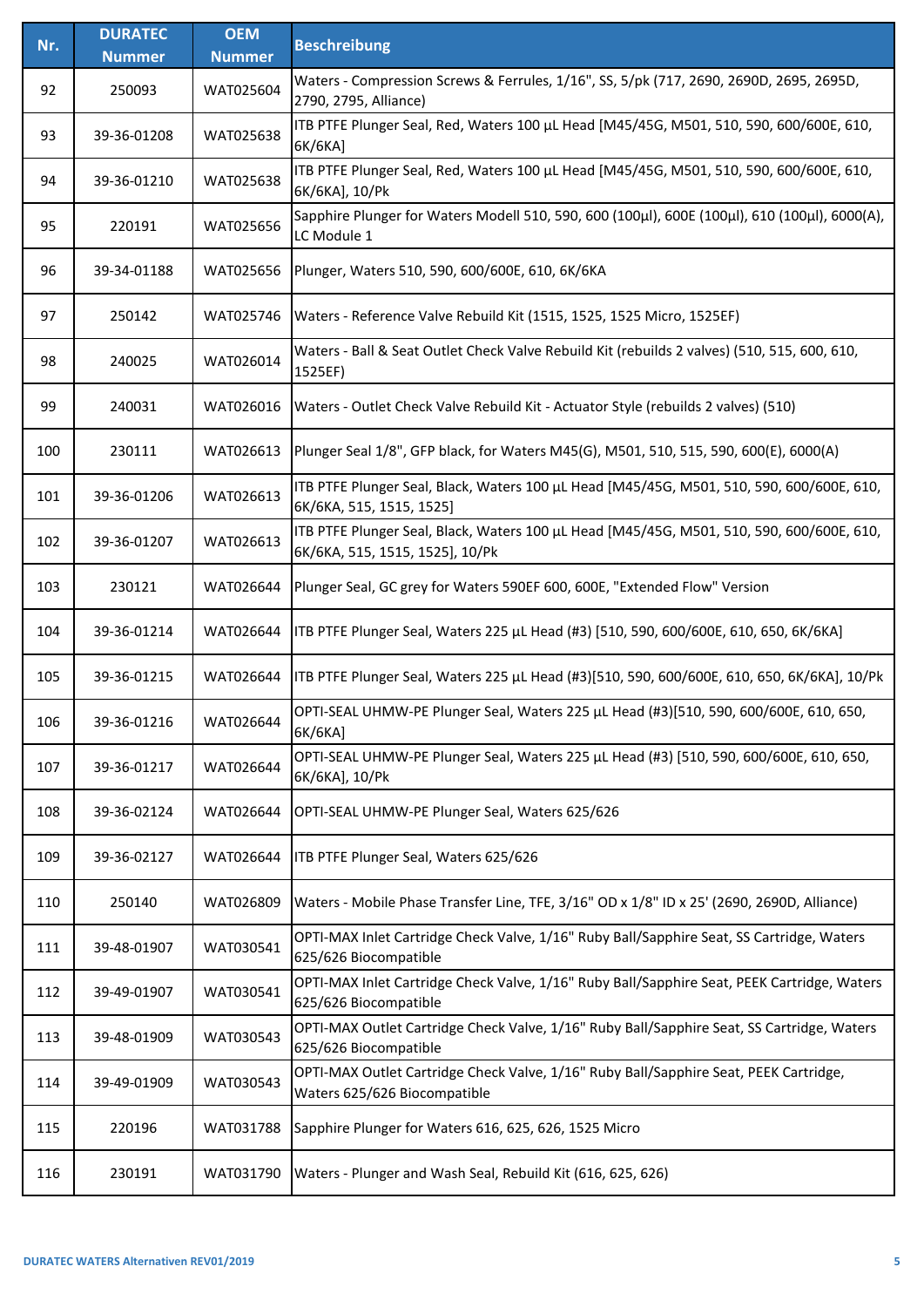| Nr. | <b>DURATEC</b><br><b>Nummer</b> | <b>OEM</b><br><b>Nummer</b> | <b>Beschreibung</b>                                                                                                                                                   |
|-----|---------------------------------|-----------------------------|-----------------------------------------------------------------------------------------------------------------------------------------------------------------------|
| 117 | 39-66-01267                     | WAT033326                   | OPTI-MAX EF Outlet Cartridge Check Valve 3/16" Ceramic Ball & Seat, SS Cartridge, Waters 400<br>μL (#4) & 900 μL (#6) Heads [Delta Prep 3000, 600/600E, 650]          |
| 118 | 39-56-01251                     | WAT033679                   | OPTI-MAX Inlet Cartridge Check Valve, 1/8" Ceramic Ball & Seat, SS Cartridge, 100 µL Head<br>[M45/45G, M501, 510, 590, 600/600E, 610, 6K/6KA], Waters 515, 1515, 1525 |
| 119 | 39-66-01262                     | WAT033679                   | OPTI-MAX EF Inlet Cartridge Check Valve 3/16" Ceramic Ball & Seat, SS Cartridge, Waters 225<br>µL (#3) [510, 590, 600/600E, 610, 650, 6K/6KA]                         |
| 120 | 230184                          | WAT034515                   | Waters - Spring Energized Seal Kit (616, 1525 Micro)                                                                                                                  |
| 121 | 250146                          | WAT035190                   | Waters - Precolumn Filter Assembly (600, 717, 2690, 2690D, 2695, 2695D, 2790, 2795, 2796,<br>Alliance)                                                                |
| 122 | 240026                          | WAT045407                   | Waters - TFE 3-Way Valve 4 (V4) (717, 2690, 2690D, Alliance)                                                                                                          |
| 123 | 240360                          | WAT045424                   | Waters - HPMV 1 & 2 Rebuild Kit w/Spool (717, 717 Plus, 2690, 2690D, 2695, 2695D, Alliance)                                                                           |
| 124 | 230185                          | WAT045454                   | Waters - HPMV Gold Seals, 2/pk (717, 2690, 2690D, 2695, 2695D, Alliance)                                                                                              |
| 125 | 260021-UXL                      | WAT047447                   | Ushio-Xenon Lamp (150W) Waters 470, 474, 2475                                                                                                                         |
| 126 | 292333                          | WAT052586                   | DURANIUM L2D2-Lamp for Waters 996, 2996, Acquity 2996 PDA                                                                                                             |
| 127 | 250158                          | WAT052587                   | Waters - 515 Performance Maintenance Kit (515)                                                                                                                        |
| 128 | 260021-UXL                      | WAT052665                   | Ushio-Xenon Lamp (150W) Waters 470, 474, 2475                                                                                                                         |
| 129 | 292148                          | WAT052666                   | DURANIUM L2D2-Lamp Waters 486, LC1                                                                                                                                    |
| 130 | 250104                          | WAT052669                   | Waters - 717 Performance Maintenance Kit (717, 717 Plus)                                                                                                              |
| 131 | 250106                          | WAT052670                   | Waters - 510 Performance Maintenance Kit (510)                                                                                                                        |
| 132 | 250156                          | WAT052672                   | Waters - 616 Performance Maintenance Kit (616)                                                                                                                        |
| 133 | 250157                          | WAT052673                   | Waters - 626 Performance Maintenance Kit (626)                                                                                                                        |
| 134 | 250154                          | WAT052675                   | Waters - 600/610 Performance Maintenance Kit (600, 610)                                                                                                               |
| 135 | 192333                          | WAT057760                   | Deuterium-Lamp for Waters 996, 2996                                                                                                                                   |
| 136 | 250137                          | WAT060012                   | Waters - Insert Seal Parts Kit (510)                                                                                                                                  |
| 137 | 250130                          | WAT060037                   | Waters - Tube, Left Inlet Pigtail (510, 515, 590, 600)                                                                                                                |
| 138 | 250131                          | WAT060038                   | Waters - Tube, Right Inlet Pigtail (510, 515, 590, 600)                                                                                                               |
| 139 | 250121                          | WAT060069                   | Waters - Tubing, Head to Tee (510, 515, 600, 610)                                                                                                                     |
| 140 | 220211                          | WAT060304                   | Sapphire Plunger for Waters for 600, 600E und 610 mit 225µl-Pump Head (Extended-Flow)                                                                                 |
| 141 | 39-34-01193                     | WAT060304                   | Plunger for Waters 225 µL Head (#3) [510, 590, 600/600E, 610, 650, 6K/6KA]                                                                                            |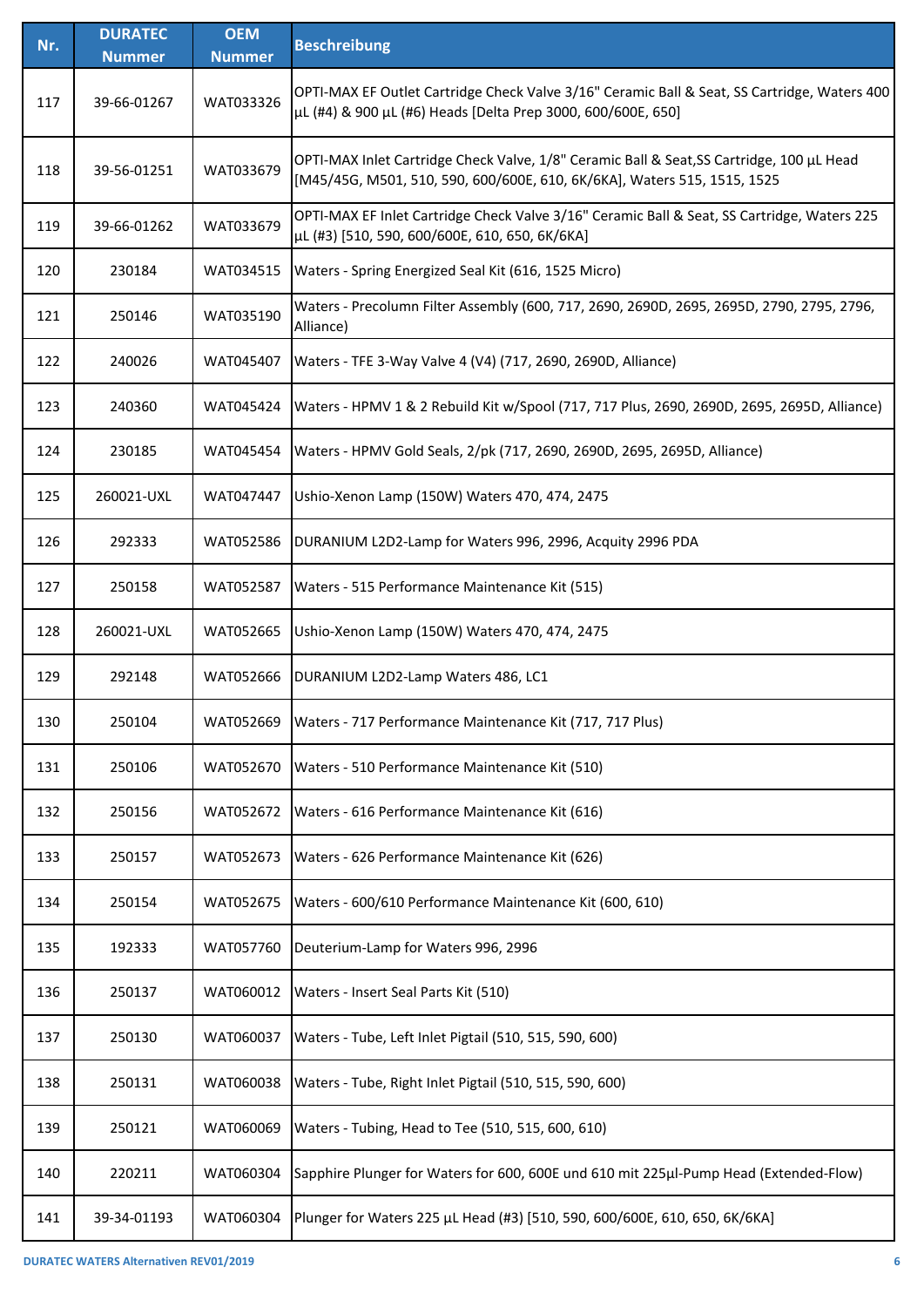| Nr. | <b>DURATEC</b> | <b>OEM</b>    | <b>Beschreibung</b>                                                                                                                                                                                                 |
|-----|----------------|---------------|---------------------------------------------------------------------------------------------------------------------------------------------------------------------------------------------------------------------|
|     | <b>Nummer</b>  | <b>Nummer</b> |                                                                                                                                                                                                                     |
| 142 | 39-66-01262    | WAT060307     | OPTI-MAX EF Inlet Cartridge Check Valve 3/16" Ceramic Ball & Seat, SS Cartridge, Waters 225<br>µL (#3) [510, 590, 600/600E, 610, 650, 6K/6KA]                                                                       |
| 143 | 250135         | WAT060448     | Waters - Inlet Manifold Kit (510, 515, 590, 600, 610)                                                                                                                                                               |
| 144 | 250145         | WAT060476     | Waters - Draw-Off Tube Assembly (510, 515, 590, 600, 610)                                                                                                                                                           |
| 145 | S006690        | WAT073109     | 250ul Syringe for Waters 710/712/715/717, 2690, 2695, 2790, 2795 and LC Module 1                                                                                                                                    |
| 146 | 250124         | WAT076152     | Waters - O-Ring, PTFE (ACQUITY H-Class QSM, ACQUITY I-Class BSM, ACQUITY Isocratic Solvent<br>Mgr, ACQUITY M-Class µASM, ACQUITY M-Class µBSM, ACQUITY UPLC I2V BSM, ACQUITY UPLC<br>BSM, nanoACQUITY UPLC BSM/ASM) |
| 147 | S003990        | WAT077343     | 25µl Syringe for Waters 700/712/715/717, 2690, 2695, 2790, 2795, LC Module 1                                                                                                                                        |
| 148 | 240026         | WAT078800     | Waters - TFE 3-Way Valve 4 (V4) (717, 2690, 2690D, Alliance)                                                                                                                                                        |
| 149 | 250143         | WAT080244     | Waters - Optics Cover Window (486)                                                                                                                                                                                  |
| 150 | 192146         | WAT080357     | Deuterium Lamp for Waters 484                                                                                                                                                                                       |
| 151 | 192148         | WAT080678     | Deuterium Lamp for Waters 486, LC Module 1                                                                                                                                                                          |
| 152 | 250149         | WAT080687     | Waters - Quartz Lens (486)                                                                                                                                                                                          |
| 153 | 250111         | WAT088084     | Waters - 2µm Precolumn Filter Insert (600, 717, 2690, 2690D, 2695, 2695D, 2790, 2795, 2796,<br>Alliance)                                                                                                            |
| 154 | 39-04-03524    | WAT088084     | Filter Insert Assembly, 2um, Waters 2690/2695, 2790/2795, 600                                                                                                                                                       |
| 155 | 250117         | WAT088726     | Waters - Seal Insertion / Extraction Tool (616, 625, 626, 1525 Micro)                                                                                                                                               |
| 156 | 230113         | WAT089834     | Plunger Seal 3/8" for Waters Modell Delta Prep 3000 (Pump Head #6)                                                                                                                                                  |
| 157 | 250118         | WAT097332     | Waters - Union, 1/16", SS, Zero Dead Volume (2690, 2690D, 2695, 2695D, Alliance,<br>nanoACQUITY HDX Mgr)                                                                                                            |
| 158 | 39-24-01088    | WAT097332     | Waters Type Union with Nuts & Ferrules for 1/16" OD Tubing                                                                                                                                                          |
| 159 | 092084         | WAT099499     | Deuterium-Lamp for Waters 480, 481(AZ)                                                                                                                                                                              |
| 160 | 092084-A       | WAT099499     | Deuterium Lamp (longlife) for Waters 480, 481(AZ)                                                                                                                                                                   |
| 161 | 39-49-01907    | WAT24120      | OPTI-MAX Inlet Cartridge Check Valve, 1/16" Ruby Ball/Sapphire Seat, PEEK Cartridge, Waters<br>625/626 Biocompatible                                                                                                |
| 162 | 230141-F       | WAT270938     | Plunger Seal (2/Pkg), PE yellow, Waters Alliance (2690, 2690D, 2695, 2695D, 2790, 2795,<br>2796, Alliance)                                                                                                          |
| 163 | 39-36-02596    | WAT270938     | OPTI-SEAL UHMW-PE Plunger Seal, Waters Alliance/2690, 2695, 2790, 2795                                                                                                                                              |
| 164 | 39-36-02597    | WAT270938     | OPTI-SEAL UHMW-PE Plunger Seal, Waters Alliance/2690, 2695, 2790, 2795, 10/pk                                                                                                                                       |
| 165 | 39-36-02603    | WAT270938     | OPTI-SEAL UHMW-PE Plunger Seal, for Waters Alliance/2690, 2695, 2790, 2795, 2/pk                                                                                                                                    |
| 166 | 230187         | WAT270939     | Waters - Face Seals, 4/pk (2690, 2690D, 2695, 2695D, 2790, 2795, 2796, Alliance)                                                                                                                                    |